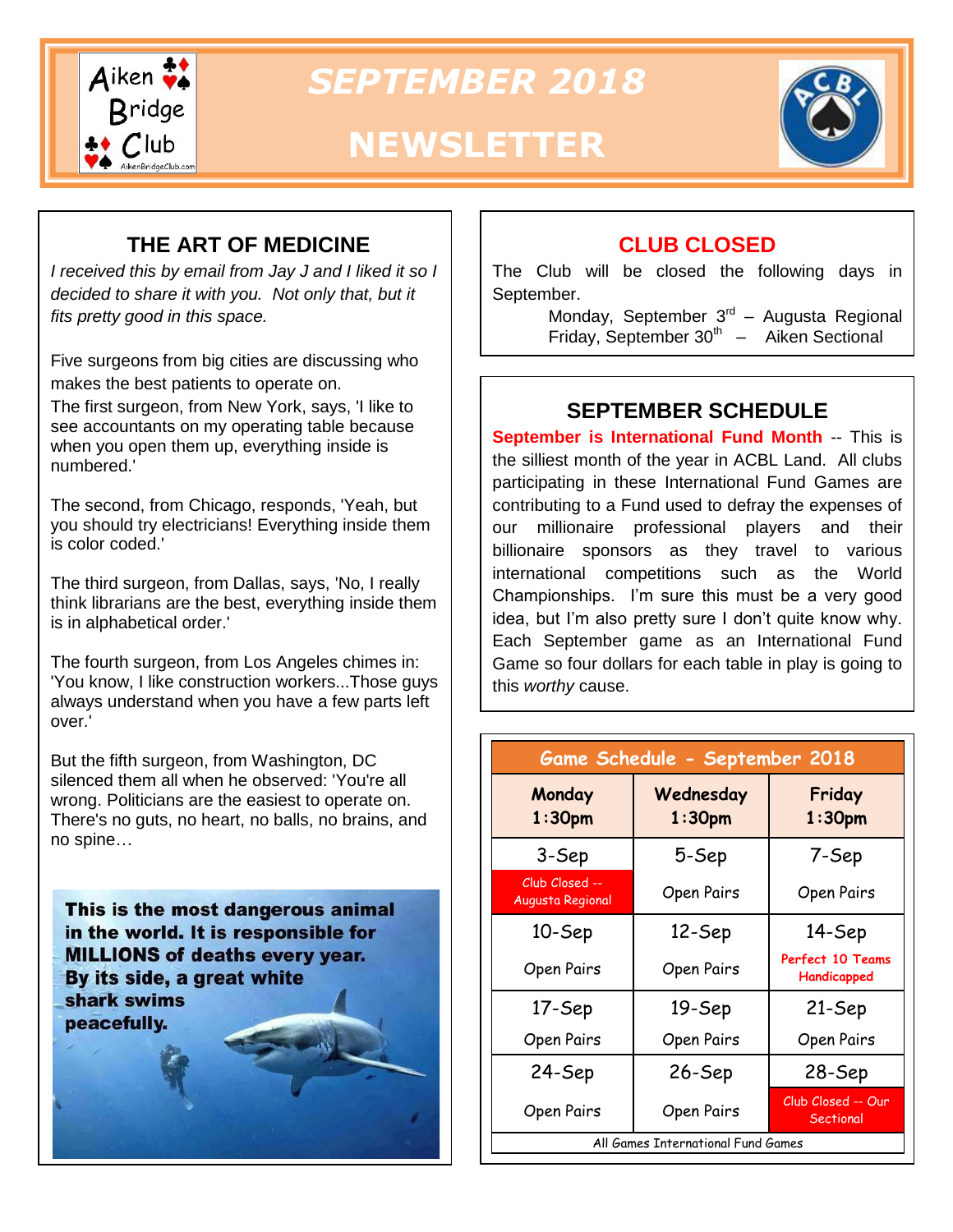## **IT TAKES TWO, BABY**

That's the title of a Motown classic from the sixties performed by the late great Marvin Gaye and Kim Weston. If you would like to listen to the song, here is a link.

[https://www.bing.com/videos/search?q=marvin+gaye+kim+weston+it+takes+two&view=detail&mid=F3](https://www.bing.com/videos/search?q=marvin+gaye+kim+weston+it+takes+two&view=detail&mid=F32674E829DB658D90A1F32674E829DB658D90A1&FORM=VIRE) [2674E829DB658D90A1F32674E829DB658D90A1&FORM=VIRE](https://www.bing.com/videos/search?q=marvin+gaye+kim+weston+it+takes+two&view=detail&mid=F32674E829DB658D90A1F32674E829DB658D90A1&FORM=VIRE)

The song doesn't really have anything to do with this article, but it's a really good piece. For those of you waiting for me to provide a link to some highbrow music, well, *That'll Be the Day*. Yep, Buddy Holly chamber music is about as highbrow as I get. Wow, how did I even get here? I guess it doesn't really matter, since I don't know where I'm going anyway.

Oh, I remember, I was going to write about things that it takes two people to do. Well, here are a few. It takes two to; tango; play chess; play house; play two handed solitaire; and be a bridge partnership.

And, most importantly, it takes two to kerfuffle. We've had a little too much kerfuffling going on at our games recently. This is really easy to fix if we all decide to. I sure we all know there are two sides to every kerfuffle, yours and the idiot's. But did you ever see a kerfuffle with only one participant? I'm pretty sure I haven't. Yep, it takes two, baby. A couple of examples.

**What you said made me mad so I'm lashing out at you.** – well, welcome to the third grade playground (or is it the Trump White House? Oh, yeah, same thing). The only one who can make you mad is you; it's your conscious choice. Ask yourself if your interpretation of the comment is what was intended. Either way, why not just drop it unless you really like being angry.

**It's not what you said, it's the way you said it.** – well, could be, but maybe it's the way you heard it. Say I'm at a party with a bunch of people I don't know. During the course of the evening I meet two different women and comment that they look very attractive in their gowns. One smiles and says thank you, the other creates a scene by slapping me in the face and screaming "don't you ever hit on me again". Seems like they may have interpreted the comment differently. Might have been better if woman number two just smiled and walked away.

So, let's do this. Do your best not to make comments that can be misconstrued, and, if you are offended by a comment, think about following the advice from Lennon/McCartney in their last studio album.

[https://www.bing.com/videos/search?q=Let+It+Be+Original+Version&&view=detail&mid=0459CD34266](https://www.bing.com/videos/search?q=Let+It+Be+Original+Version&&view=detail&mid=0459CD34266C45268D4E0459CD34266C45268D4E&&FORM=VRDGAR) [C45268D4E0459CD34266C45268D4E&&FORM=VRDGAR](https://www.bing.com/videos/search?q=Let+It+Be+Original+Version&&view=detail&mid=0459CD34266C45268D4E0459CD34266C45268D4E&&FORM=VRDGAR)

Bottom Line. It takes two, baby! Don't be one of them.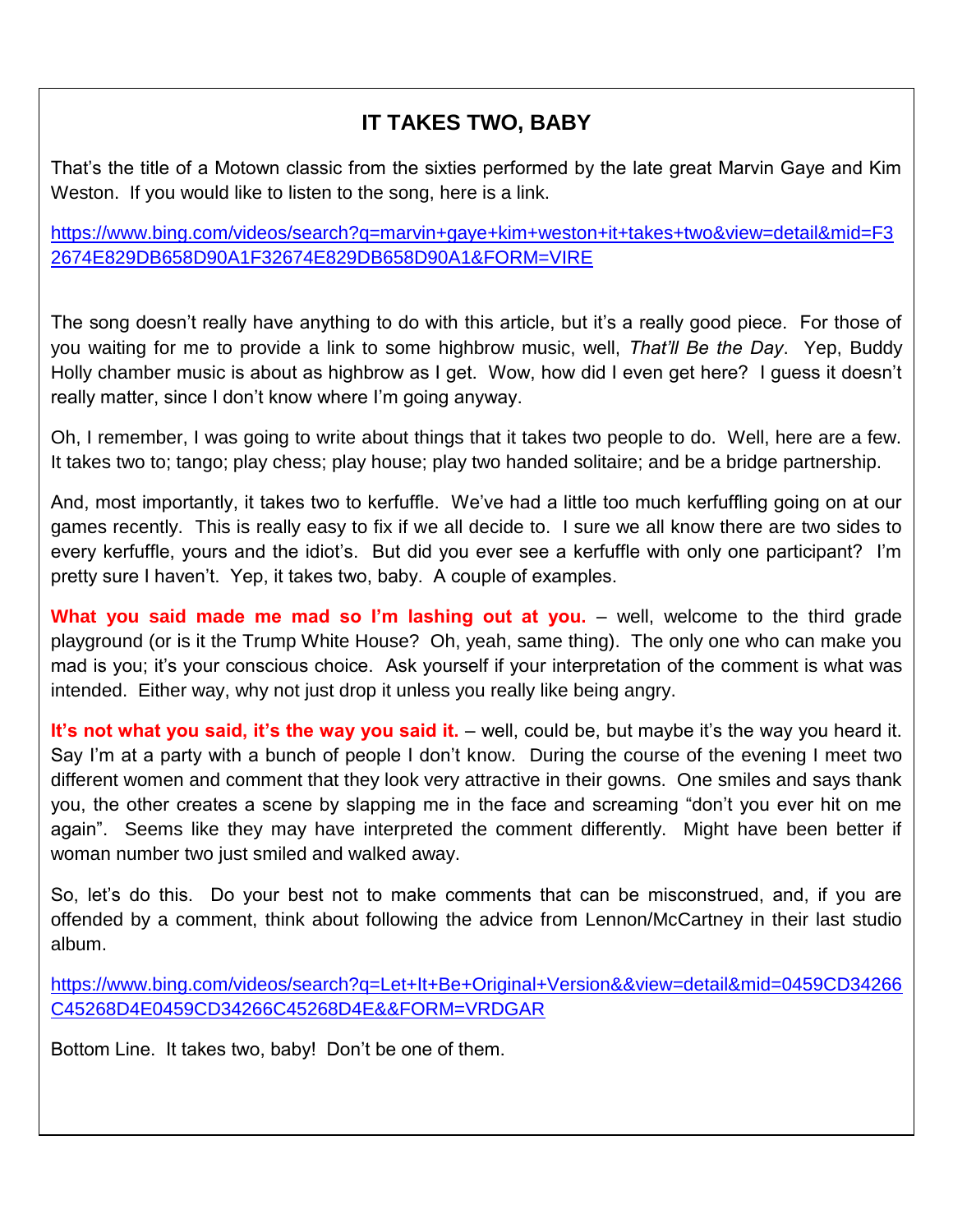## **HELP WANTED AIKEN FALL SECTIONAL**

Our annual Sectional Tournament will be held Friday, September 28<sup>th</sup> through Sunday, September 30<sup>th</sup> at the Odell Weeks Center. In conjunction with this event, we are pleased to offer a number of truly exciting career opportunities.

ٔ **Construction and Demolition Services** – you will join a team of committed professionals to transform the Weeks Center Gym into a beautiful bridge playing venue. At the conclusion of the tournament you will help demolish the bridge playing venue and return it to its previous glory as a smelly old gym. The construction phase will occur on the Thursday prior to the event and the demolition phase will begin at the conclusion of the Sunday Swiss Teams.

Jesse is responsible for the C & D services and will offer additional details when appropriate.

**Culinary Services** – you will have the opportunity to showcase your culinary skills by selecting or creating goodies to contribute to your tournament for the enjoyment of all of the players. If your culinary expertise is limited to eating what you see (people also known as men) and you wish to contribute, think about getting some Coke products in those two liter plastic bottles. As you know, bridge players burn lots of calories thinking about what they are doing. So, they need to replenish those spent calories, and they are really good at it.

Pat B is responsible for this tournament function and has requested (which, I will, of course, do) that I have a sign-up sheet available for people wishing to make a culinary contribution. Look for it at the club around September 12<sup>th</sup>.

**Participatory Services** – this is your opportunity to really impact the success of your Sectional. It's really easy, all you need to do is play, play, and play some more. If you are interested in being a standby player for any session, please let our Partnership Chair, Cathie, know.

As I mentioned a few newsletters ago, I'm pretty sure this is the last rodeo for some of our usual suspect tournament volunteers. So, what better way to show your appreciation than making this event a success?

Here is a link to the tournament schedule.

<http://tournaments.acbl.org/schedule.php?sanction=1809126>

# Fall AIKEN South<br>Sectional AIKEN Carolina

# **September 28 – 30, 2018**



**Location: Odell Weeks Activity Center** 1700 Whiskey Road (Hwy 19) Aiken, SC